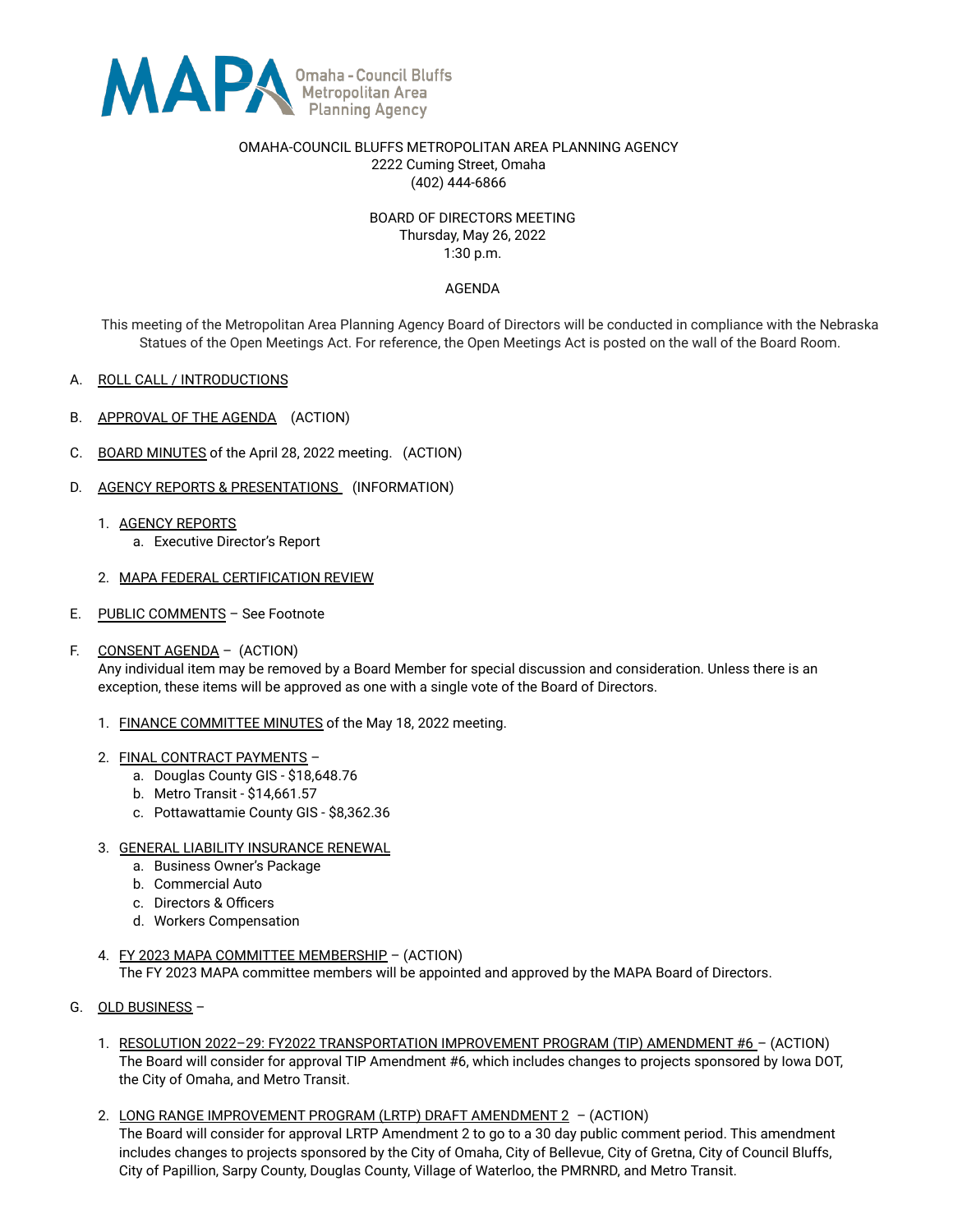# H. NEW BUSINESS -

- 1. DRAFT FY 2023 2028 TRANSPORTATION IMPROVEMENT PLAN (TIP) (ACTION) The Board will consider for approval the draft FY 2023 - 2028 TIP to go to a 30 day public comment period.
- 2. RESOLUTION 2022 27: FY 2023 ANNUAL AUTHORIZATION RESOLUTION (ACTION) The Board will consider for approval Resolution 2022 – 27: FY 2023 Annual Authorization Resolution to authorize the Executive Director to file, negotiate and execute applications, contract agreements, assurances and other documents required with the federal and state agencies as listed in the resolution
- 3. FY 2022 & 2023 BUDGET ITEMS (ACTION)
	- a. FY 2022 Budget Amendments –

The Board will consider amendments to the FY 2022 Budget. The amendments reflect adjustments to current projections for the remainder of FY 2022 and accounts for some projects that did not go forward during FY–2022.

- i. Line Item Budget
- ii. Resolution 2022 30: Unified Planning Work Program (UPWP) Amendment 1
- b. FY 2023 Budget –

The Board will consider approval of the Final FY 2023 Budget Items and FY 2023 Community Development Work program listed below and recommend adoption by the Council of Officials:

- i. Funds Budget
- ii. Line Item Budget
- iii. Program Budget
- iv. Community Development Work Program
- v. Resolution 2022 31: Final FY 2023 Unified Planning Work Program / UPWP
- 4. ELECTION OF OFFICERS (ACTION)

As specified by the Interlocal Agreement, the FY 2023 Chair and Vice Chair of the MAPA Board of Directors will be elected. Newly elected officers will serve July 1, 2022 - June 30, 2023.

5. JULY INSURANCE RENEWALS – (ACTION)

The board will consider for approval the renewals of MAPA's Life / AD&D, Long Term Disability and Dental Plan. Policy effective dates are July 1, 2022.

- a. Life / AD&D Increasing employer paid life insurance from \$25,000 to \$50,000
- b. Long Term Disability Increase to premium by 2.4%
- c. Dental Plan Increase to premiums of 4.9%; addition of Child Orthodontia Rider Policy for Employee + Child(ren) and Family; renewal rates guaranteed for 2 years.
- d. Vision No increase to premiums, rates guaranteed through 6/30/2025
- 6. PERSONNEL POLICY AMENDMENT (ACTION) The Board will consider approval of an amendment to the MAPA Personnel Policy.
- I. DISCUSSION –
- J. ADDITIONAL BUSINESS –
- K. ADJOURNMENT –

### **Future Meetings/Events:**

Finance Committee Meeting - Wednesday, June 15, 2022 Council of Officials - Wednesday, June 1, 2022 - The PACE Council Bluffs Board of Directors Meeting - Thursday, June 23, 2022 Heartland 2050 Summit w/ Keynote Speaker Tamika Butler - Wednesday, June 29, 2022

### **Executive Session: The MAPA Board of Directors reserves the right to enter into an executive session in order to protect the public interest with respect to discussion regarding litigation and personnel.**

\* Individuals interested in addressing the MAPA Board of Directors during the Public Comment period about agenda items should identify themselves by name and address before speaking. Individuals interested in addressing the MAPA Board of Directors regarding non agenda items must sign the request to speak list located in the Board Room prior to the beginning of the meeting.